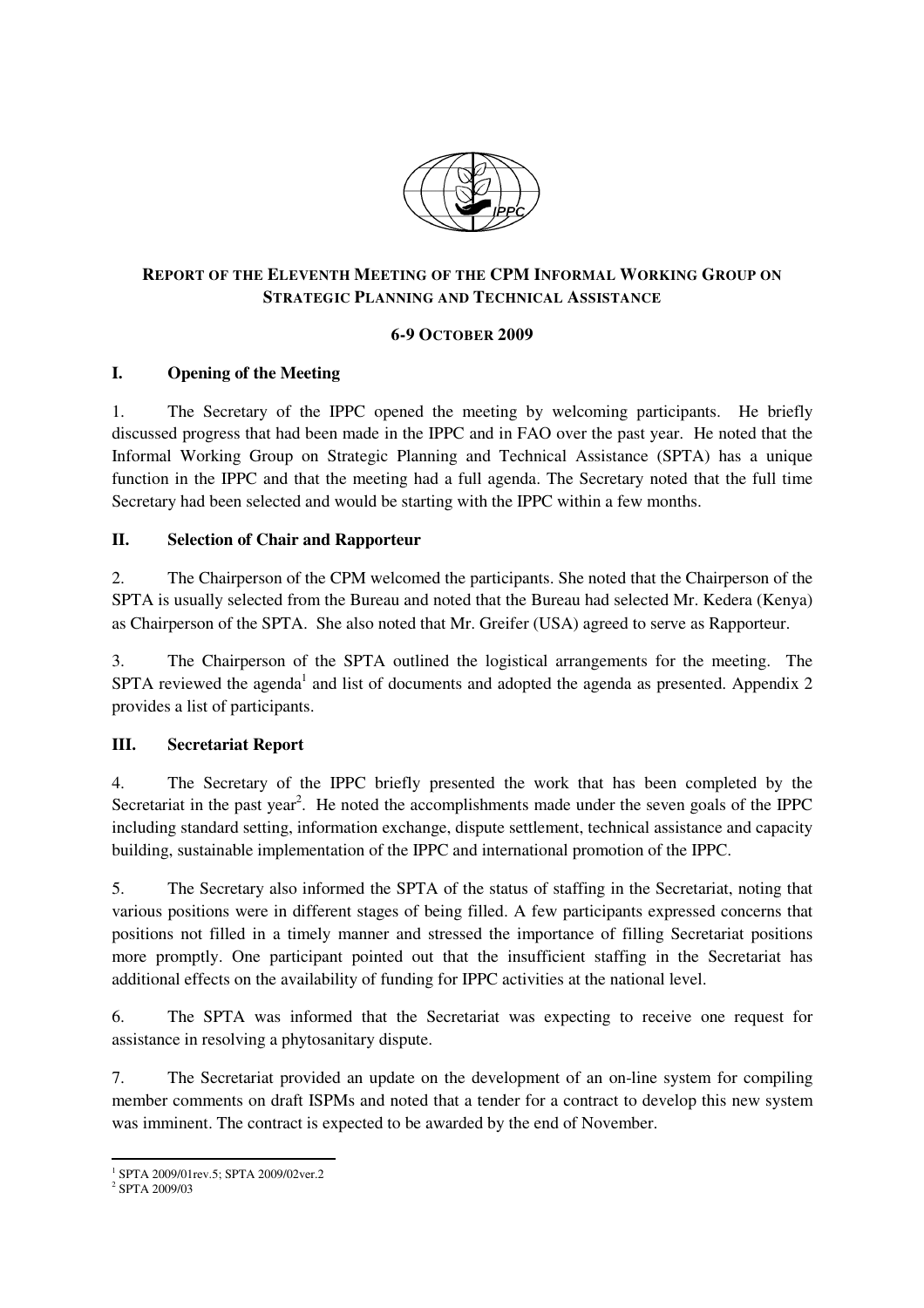8. The SPTA noted the report of the Secretariat.

9. The SPTA was informed that, at the request of the Bureau, the Secretariat conducted a survey of regional workshop participants to assess whether regional workshops on draft standards resulted in countries submitting more comments during the member consultation process. The Secretariat presented the results<sup>3</sup>, noting that less than half of the survey respondents indicated that they had submitted comments on draft ISPMs last year. However, the survey indicated that participants benefited in other ways, including feeling more confident in the standard setting process and having a better understanding regarding the implementation of ISPMs. The SPTA noted the results of the survey. The Secretariat asked for volunteers to improve and revise the survey; a few participants made suggestions for improvements to the survey. The SPTA noted that conducting such surveys in workshops would be a valuable monitoring and validation tool. Mr. Hedley (New Zealand), Mr. Ashby (Unite Kingdom), Ms. Bech (USA), and Ms. Yim (Rep. Korea) volunteered to assist with the survey and consider ways in which the results could be used to improve future regional workshops. The SPTA also noted that means other than such an extensive survey could be used to evaluate the effectiveness of meetings. Other IPPC meetings should also have an evaluation mechanism.

10. While discussing the survey and regional workshops, one participant asked if regional workshops could be conducted online to reach more participants and to facilitate transparency. The Secretariat agreed to explore options for conducting regional workshops online.

# **IV. Bureau Update**

11. The Chairperson of the CPM presented the report of the June meeting of the Bureau, noting that it is available on the IPP (http://www.ippc.int). She informed the SPTA of various decisions and actions taken by the Bureau during the meeting in June. She highlighted aspects of the Bureau meeting that would not otherwise be discussed at the SPTA.

12. At the request of the Standards Committee, the Bureau had considered whether authors of Diagnostic Protocols could be paid honoraria. The Bureau did not recommend payment of honoraria because of the number of experts involved, the number of diagnostic protocols under development and the potential for other contributing experts to the IPPC programme to request similar honoraria.

13. The Chairperson of the CPM reviewed the work done by the IPPC relative to the budget and noted that activities had been adjusted according to available resources. The Bureau had considered priorities for work identified by the CPM and had made the following suggestions for resources at the June meeting:

# a. Staff resources

- − One person to be hired for standard setting (administrative aspects)
- − One person to be hired for the IRSS
- − One consultant for standard setting to ensure that an additional working group takes place to develop another draft standard, that would have been planned to take place in December 2009 or very early in 2010

ı 3 SPTA 2009/22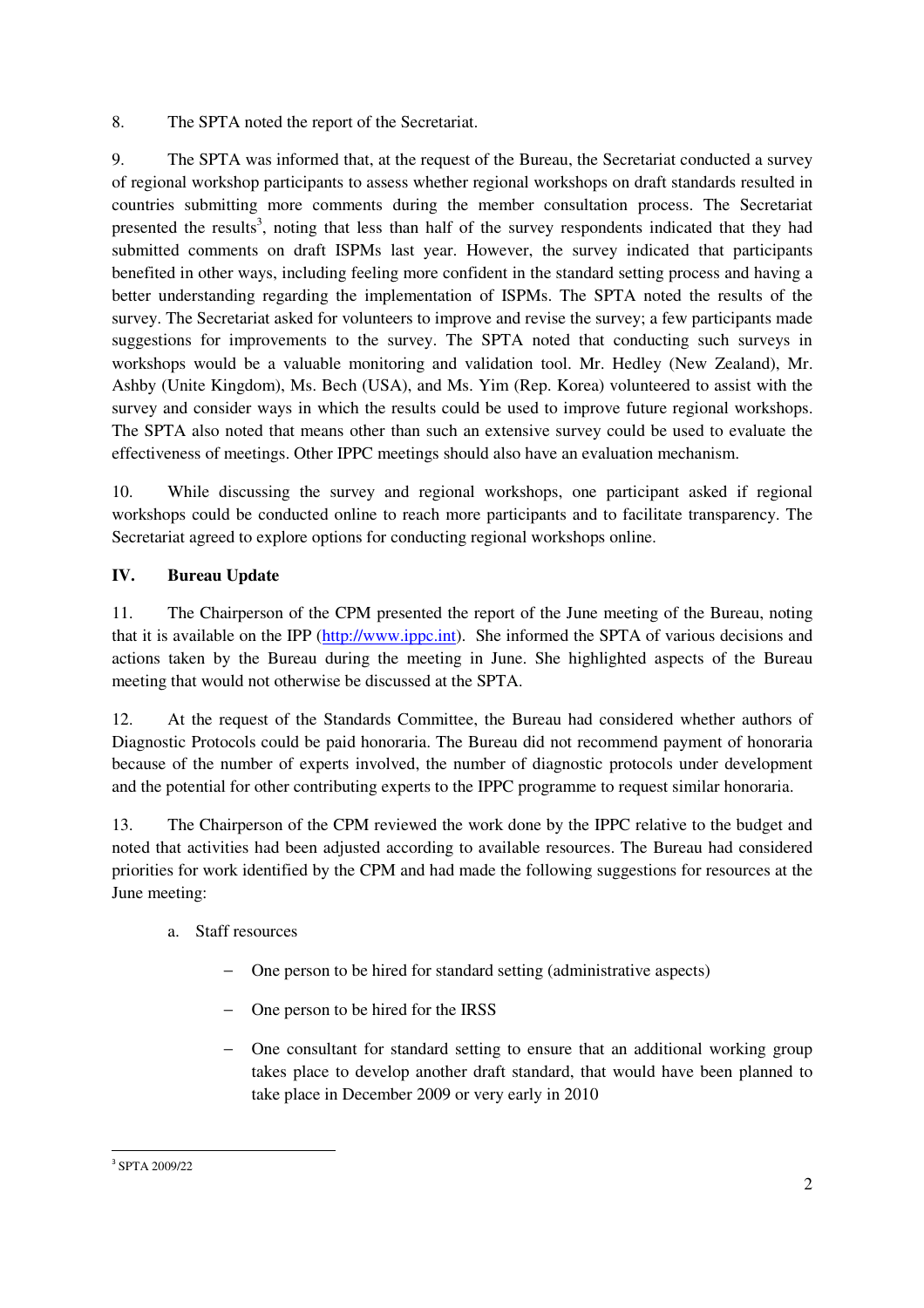- − One consultant hired to further development (through the tender process) of the online comment system, and further development of the PCE tool
- b. Non staff resources for:
	- − an additional expert working group
	- − additional development of online comment system and the PCE tool
	- − three capacity building networking workshops

14. The Chairperson noted that the Bureau had presented its Terms of Reference (TORs) and Rules of Procedure (ROPs) to CPM-4 for adoption. CPM-4 suggested changes to these TORs and ROPs and referred them back to the Bureau for further development. The Bureau had agreed that it should be allowed to work for a year under the current draft TORs and ROPs before putting them forward to the CPM again.

15. The Bureau had also discussed the workshop for the international movement of grain. No extra-budgetary funds have been made available yet. The Bureau discussed the possibility of finding a partner through FAO to develop a guide using existing applicable ISPMs which may assist in the preparation of the workshop or assist in the preparation of an ISPM for grain movement.

16. The Bureau had discussed the length and schedule of CPM-5. It had decided that the CPM meeting would start at 2 pm on Monday. Evening sessions would take place only on Monday, Tuesday and Wednesday for a total of 12 interpretation sessions.

17. The Bureau had also provided guidance on the use of the terms "a few members" or "some members" in the CPM report. The Bureau had agreed that one member means one member, a "few" means between 2-4 members and "some" means more than four members.

18. The Bureau had discussed that the CPM requested the development of lists of experts that could be called upon by the SPS Committee in the case of a phytosanitary trade dispute. The Bureau decided that there are too many issues involved with developing generic lists of experts and that every dispute would require unique consideration. The Bureau recommended instead that each request for experts should be addressed on an *ad hoc* basis.

19. The Bureau had discussed the role of observers at the CPM in the context of conserving CPM meeting costs and resources. The Bureau suggested that observer organizations with whom the IPPC has a joint work programme should be able to give verbal reports in the CPM, but other organizations are encouraged to provide their written reports or in side events rather than during plenary.

20. The Bureau had discussed the role of regional standards and their status under the IPPC. The Bureau had asked the Secretariat to consult with the FAO Legal Service to clarify the legal status of regional standards since the Convention states that regional standards can be deposited with FAO. The advice from the Legal Service indicated that, as it appears in the Convention text, deposit means to submit for consideration as international standards and other than that, regional standards do not have an official status within the IPPC.

21. The Chairperson of the CPM noted that members of the Bureau had participated in a variety of international meetings, as well as IPPC workshops and the Standards Committee.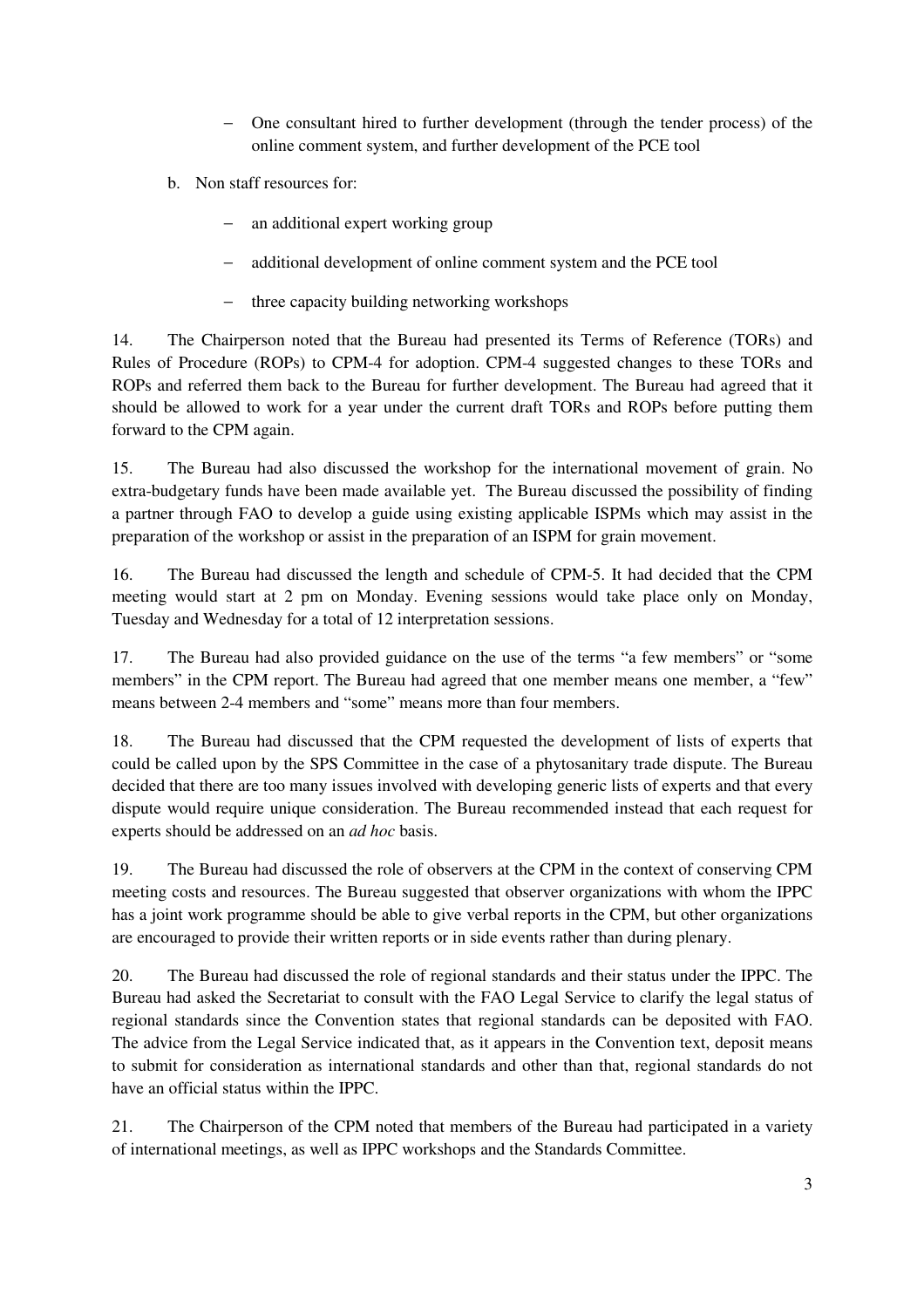22. The SPTA noted the report of the Bureau.

# **V. Budget**

23. The Bureau wished to simplify the presentation of the Operational plan and the financial reports covering regular programme funding and trust funds. It asked the Secretariat to try to present this information in a clearer manner to the SPTA and consider how to present less detailed information at the CPM. The Secretariat prepared these reports as an excel spreadsheet that presented consolidated revenues available to the Secretariat. Instead of the former Operational plan, activities were transferred into a single spread sheet that matched the strategic areas from the Business plan. Additional work sheets were added to provide the details on specific sources of revenue and their related expenditure.

24. The SPTA reviewed both the 2009 Financial report (including a partial budget for the remainder of 2009) and the 2010 Operational Plan and Budget and made further suggestions. It noted that this format was an improvement, presented a clearer picture and saved the Secretariat time. It was agreed that the Secretariat report<sup>4</sup> to CPM would provide the details on all planned activities that were delivered and that this information would not have to be repeated in the financial report. It was also suggested that the budgeted amount (as presented to CPM) originally allocated as a total against each goal should be displayed in a separate column for reference purposes.

25. Starting with the 2010 Financial report, it was agreed that only the overview of revenues from all sources and expenditures would be presented at the CPM along with the estimated total expenditures for the 7 goals (with goal 5 reporting on the CPM costs separately), and a break down of staff costs into regular and temporary posts. In addition, the SPTA requested some commentary on specific allocations be added to each goal. As required by the financial rules for the Trust Fund for the IPPC, details on the revenues and proposed expenditure for this fund would be presented to the CPM for their approval.

26. Starting with the 2010 Operational Plan and Budget, it was agreed that the presentation and format would be the same as for the Financial Report with the addition of the description of planned activities (without detailed costs) which would also be presented to the CPM.

27. The 2009 Financial Report was presented. The Secretariat provided some changes to the information presented and explained that most of these changes to revenues were due to the refinement of the figures and some additional late incoming receipt of donations to the Trust Fund for the IPPC. The SPTA welcomed the overview of staffing. The Financial report showed that allocations to any activities not certain to take place in 2009 had been dropped. The SPTA discussed how best to use the remaining unallocated resources (an estimated \$500,000) and agreed to the following list of activities that could be completed this year or initiated this year and completed next year using funds transferred through letters of agreements.

- − Regional workshop for the review of draft ISPMs: Caribbean, Latin America, Russian speaking countries and the Pacific
- − Initial meeting of the NEPPO this December
- − Review of ISPMs in Arabic and Spanish

<sup>4</sup> SPTA 2009/03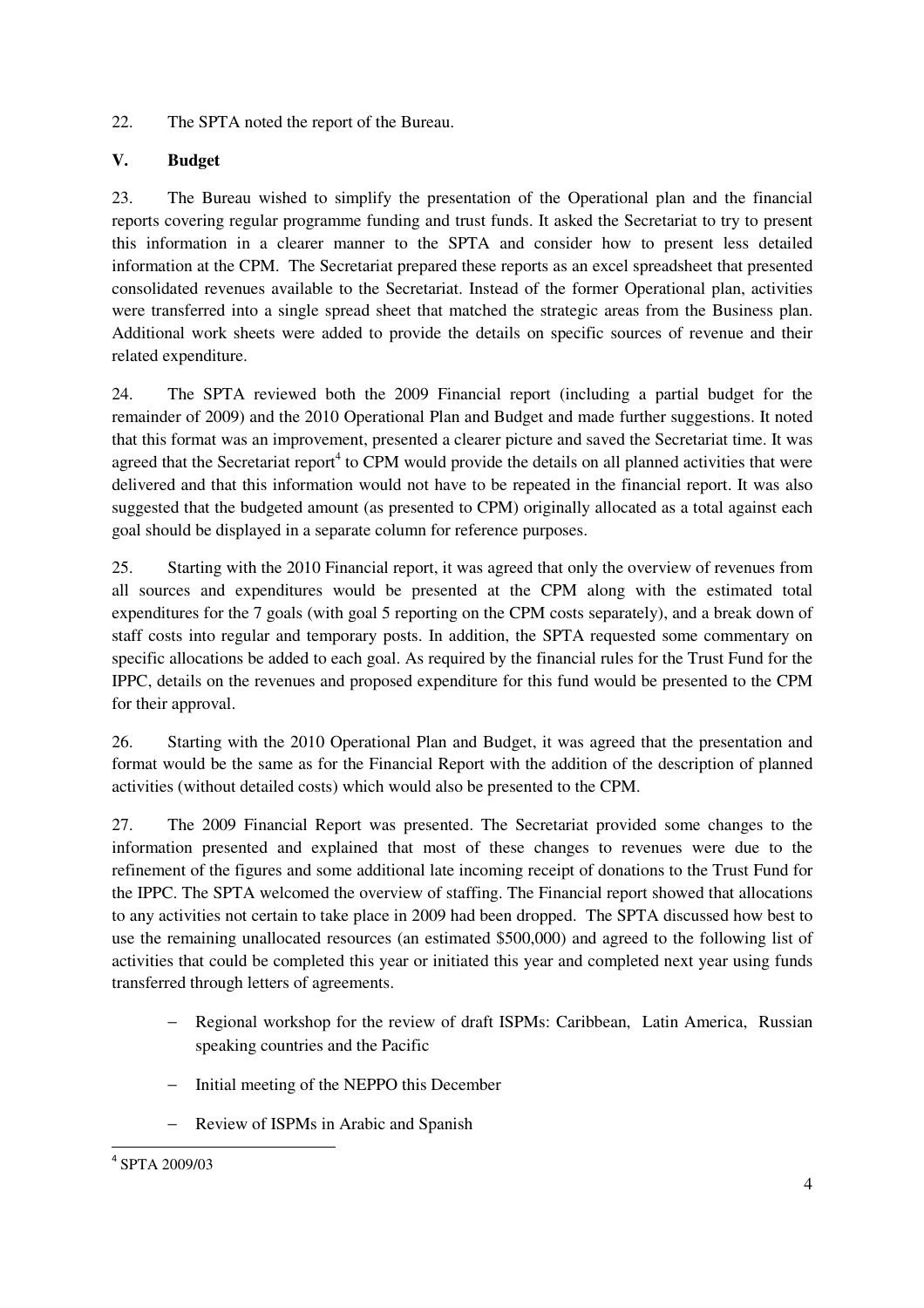- − Two TPs and two EWG
- Web content writer to populate the new IPP
- − Capacity building working group to develop an implementation framework and work plans using a logical framework approach.
- Staff development implementation of monitoring and evaluation of the Building National Phytosanitary Capacity (BNPC) implementation framework.

28. The 2010 Operational plan and Budget was presented. There was an extensive discussion as to whether the proposed budget should be within projected funding or exceed the projected funding while recognizing that additional funds could be made available. After some discussion, the SPTA agreed to propose a budget that exceeded the projected funding. The SPTA noted that the budget would be adjusted to reflect activities that would be carried out in 2010 but be paid for from 2009 funds transferred through letters of agreement and in light of the FAO budget and the IPPC staffing situation. The SPTA reviewed the proposed activities and identified a range of potential savings including.

29. It was agreed that the 2010 Operational plan and Budget would be presented at CPM-5 with an over expenditure of approximately \$900,000. The SPTA also agreed that additional funding mechanisms should be discussed at the CPM.

## **VI. Business Plan**

30. The SPTA discussed the revision of the Business Plan. Mr. Gutierrez (BZ) briefly discussed the process of revising the Business Plan for 2012 -2017. He indicated that he will develop a preliminary document in the next month, modifying existing components of the Business Plan, as well as adding new components. The SPTA also discussed forming a virtual working group to facilitate the process of revising the existing Business Plan. The virtual working group (Mr. Gutierrez (Belize), Mr. Ribeiro e Silva (Brazil), Mr. Greifer (USA), Mr. Hedley (New Zealand), Mr. Ashby (United Kingdom), Mr. Roberts (Australia), Mr. Kedera (Kenya), Ms. Bast-Tjeerde (Canada)) would develop the Business Plan for 2012-2017 taking into account what exactly needs to be included, what is feasible, who is the audience and what approaches might be used.

31. The Secretary noted that standard setting had been agreed as the first priority by the CPM, that capacity building was the second, and that the remaining goals in the current business plan, especially information exchange, should be reformulated as cross-cutting activities rather than goals.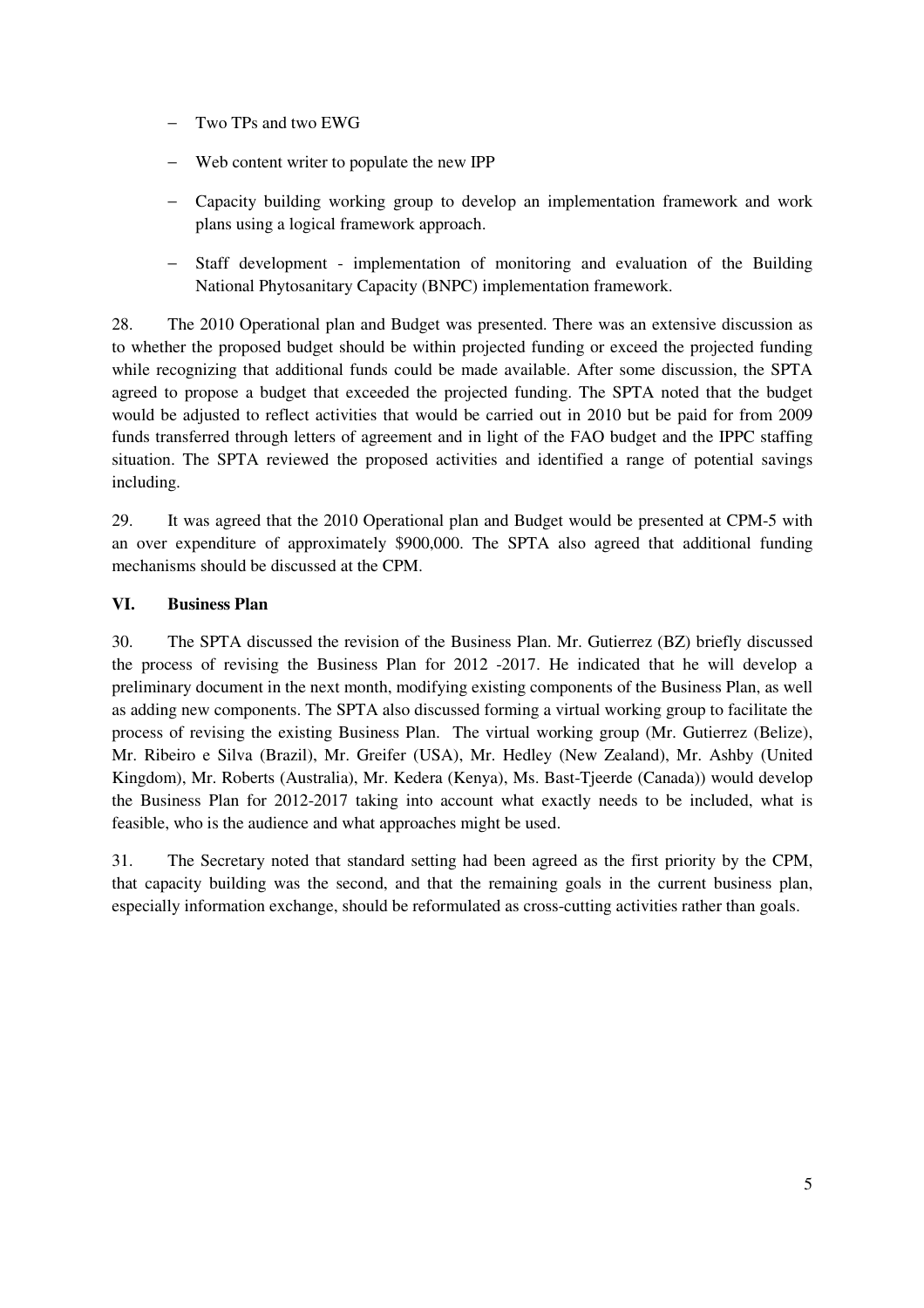## **VII. CPM and Preparations for CPM-5**

#### **A. Status of Recommendations**

32. The SPTA discussed the topic of the legal status of CPM Recommendations<sup>5</sup>. The SPTA discussed the need to better record agreements and decisions by the CPM. The SPTA recommend a recording tool and noted that there may be a need to further define the difference between CPM Recommendations and standards.

33. The SPTA recommended the development of a recording mechanism or tool that could be presented to the CPM, with the idea that new Recommendations could simply be recorded with existing CPM agreements and decisions. The SPTA agreed on modified language to be included in the paper to be presented to the CPM (see Appendix 1) that defines the status and scope of Recommendations and clarifies the difference between a Recommendation and ISPMs.

## **B. Credentials**

34. The SPTA discussed the need for credentials for the CPM $<sup>6</sup>$ . Requirements for credentials are</sup> described under the General Rules of the Organization; the IPPC required credentials for the CPM under specific circumstances (e.g. for voting) as described under these rules. The SPTA debated the advantages and disadvantages of requiring credentials, noting in particular that obtaining credentials is a difficult and lengthy process for NPPOs.

35. It was suggested that credentials could be issued by the FAO Permanent Representatives for each country and that the Secretariat would collect and retain credentials as they come in. The SPTA also recommended that CPM can make its own rules of procedure regarding credentials and the Secretariat (with the assistance of the FAO Legal Office) should draft Rules of Procedure for submission to CPM-5 for possible inclusion in the CPM Rules of Procedure.

## **C. Topics and speakers for CPM-5 keynote address**

36. The SPTA discussed options for topics and speakers for CPM-5. The SPTA noted that 2010 is the UN International Year of Biological Diversity, and therefore topics related to the IPPC and biodiversity would be appropriate. In accordance with what was discussed at the June Bureau meeting, one participant suggested potential speakers with expertise in forestry issues or aquatic plants. In light of the suggested topic, the Secretariat suggested that a high level representative of the Convention on Biological Diversity (CBD) could be invited to speak, as well as the speaker on forestry issues. The SPTA agreed that the Secretariat should enquire with the Secretariat of the CBD.

## **D. Options for hosting the CPM outside of Rome**

37. The Secretariat presented a paper on options for hosting the CPM outside of Rome<sup>7</sup>. The Secretariat noted that costs could be quite variable for activities such as printing or translation, depending on where the meeting could be held. The SPTA was also informed that most alternate venues require booking at least one year in advance and therefore there would not be an option to host the CPM outside of Rome in 2010. The SPTA noted the report.

ı

<sup>5</sup> SPTA 2009/11

<sup>6</sup> SPTA 2009/12

<sup>7</sup> SPTA 2009/13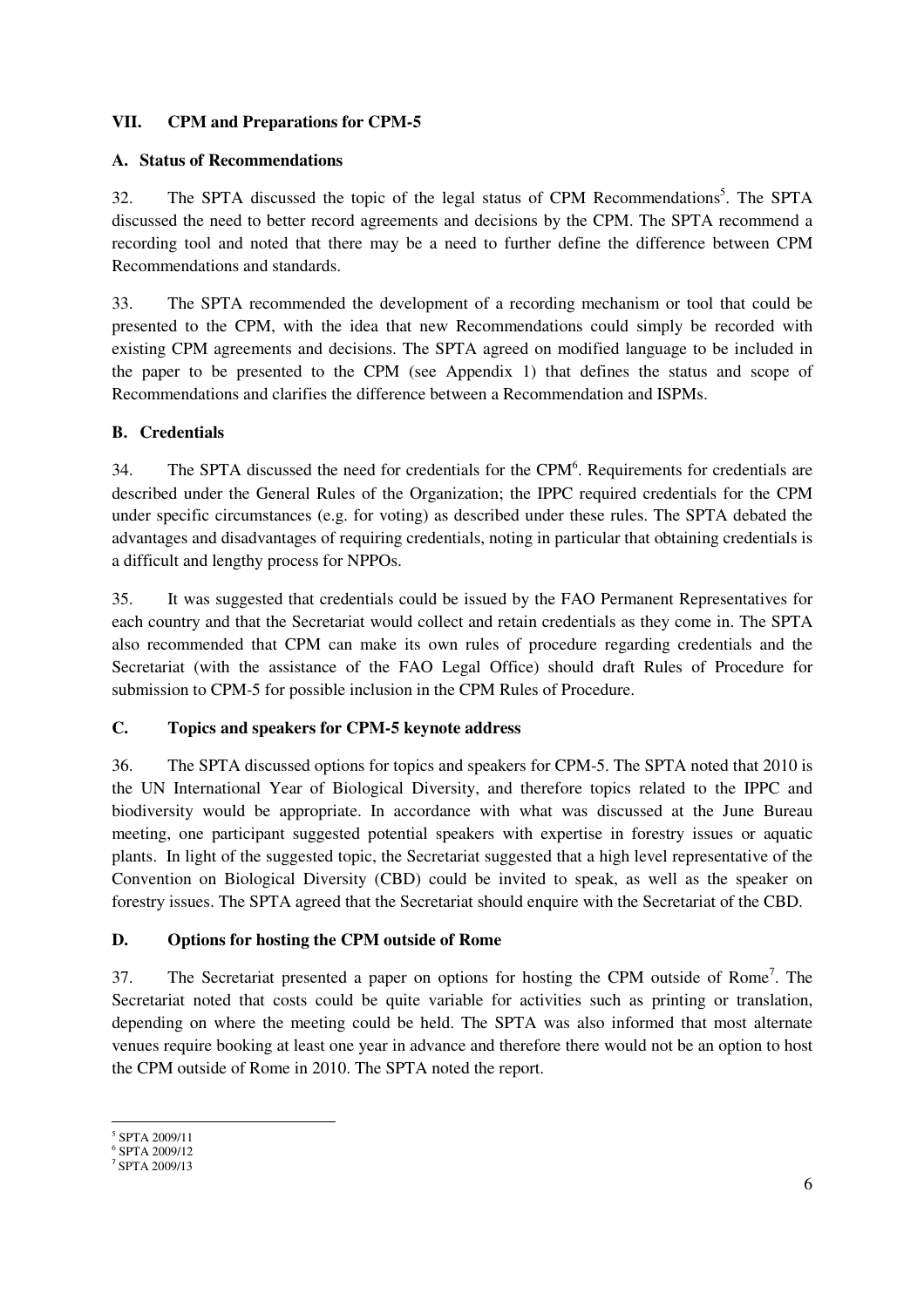## **E. Exhibitions at CPM meeting**

38. The SPTA discussed options for having side events and exhibitions at the CPM meeting. The Secretariat will develop guidelines and cost estimates before CPM next year.

# **F. Election of new bureau**

39. The Chairperson of the CPM indicated that new Bureau members would need to be elected at CPM-5. She noted that once her tenure as Chairperson was complete, she would no longer be available to serve on the Bureau. In addition, one of the current Vice-Chairs indicated he would not continue to serve after the SPTA. The Secretariat pointed out that there was also a need to appoint new members to the Standards Committee and the Subsidiary Body on Dispute Settlement.

## **G. Opening address by Minister or Secretary**

40. The SPTA discussed options for having the CPM meeting opened by a high level ministerial representative from a member country. Various options were suggested; one participant volunteered to communicate with the high level ministerial representative for that country and to follow up with the Secretariat at a later date.

## **VIII. Standards and Standard setting**

## **A. Standard setting work programme**

41. The Secretariat provided an overview of the existing IPPC Standard Setting Work Programme<sup>8</sup>, informing the SPTA on the latest status of the various topics. It is difficult to precisely predict the number of standards that will be adopted each year. The Secretariat provided the following estimate of the potential number of standards that will be going forward for adoption by the CPM over the next few years:

- a. 2010 (CPM-5): two new ISPMs, one diagnostic protocol, 14 treatments, modifications to eight ISPMs for consistency and amendments to the glossary.
- b. 2011 (CPM-6): one new ISPMs, two revised ISPMs, two diagnostic protocols, 1 treatment, modifications to several other ISPMs for consistency and amendments to the glossary.
- c. 2012 (CPM-7): five new ISPMs, three annexes to existing ISPMs, possibly some treatments for ISPM No. 15, modifications to several ISPMs for consistency and amendments to the glossary.

42. There are many factors that come into play when predicting the number of standards that will be adopted by each CPM and these factors could allow for more or fewer standards being adopted. The Standards Committee (SC) is now transiting into the extended time schedule for the development of additional ISPMs, which will normally mean a year for the development process but it is hoped that the extra time will allow more time for stewards to fully respond to member comments and also allow the full SC to study the SC-7 versions in more detail and seek technical input.

<sup>8</sup> SPTA 2009/24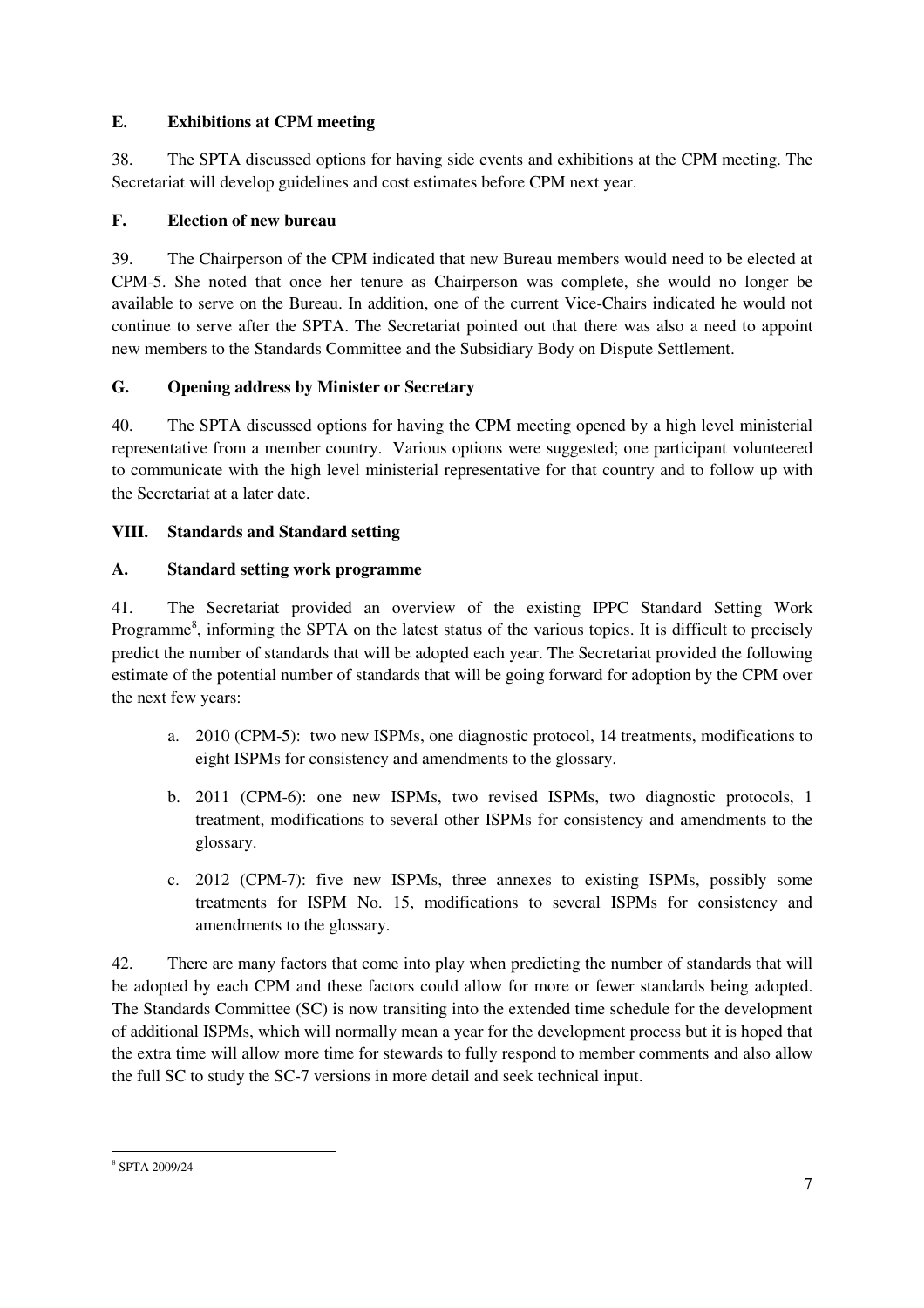43. Although the IPPC Standard Setting Work Programme seems very large, given the time needed for the development of ISPMs it is important to continuously add topics to the work programme in order for future work on standards to continue.

# **B. New topics for ISPMs**

44. The Secretariat presented proposals for new topics for the SPTA to consider<sup>9</sup>. It was noted that the SPTA provides strategic direction for the Standards Committee to consider when reviewing the IPPC standard setting work programme. After considering options, the SPTA stated the following strategic priorities should be considered:

- Attempt to cover all high risk pathways
- − Develop treatments for commodity groups that are broadly applicable and useable
- − Endeavor to ensure that topics (especially for treatments) are added considering the long term needs
- − The Standards Committee should give high consideration to the revision of at least one previously adopted standard each year to ensure continuous and timely updating.
- − The Standards Committee should not add topics that are already generally covered by other topics on the work programme (or adopted ISPMs).

## **C. Prioritization of the IPPC standard setting work programme**

45. Mr. Ashby (UK) discussed results of the prioritization exercise requested by CPM-4 using specific criteria and noted that the priority of several topics changed depending on what criteria was applied<sup>10</sup>. The SPTA analyzed the results. After much discussion it was decided the main goal of the exercise was to reduce the number of high priority topics. As a result the SPTA recommended the SC change the following two topics on the work programme from high to normal: Pre-clearance for regulated articles and Systems for authorizing phytosanitary activities.

## **D. Presentation of Diagnostic Protocols in English**

46. The Chairperson of the CPM reported that the Bureau discussed in June the issue of sending Diagnostic Protocols only in English language during member consultation, noting that Diagnostic Protocols would be translated after adoption to save on costs. Bureau members agreed in June 2009 to consult within their regions whether this approach would be acceptable. All regions, except the Latin American and Caribbean region, had agreement from their constituency. Some participants of the SPTA agreed to clarify this matter within their region before the next meeting of the Standards Committee in November 2009, and to provide an answer to the Standards Committee.

## **E. ISPM No. 15 registration of symbol and legal review**

47. The Secretariat introduced the topic of the registration of the ISPM No. 15 symbol in countries<sup>11</sup>. The Secretariat provided an overview of some of the challenges associated with protecting the symbol on a country by country basis, including high costs associated with registration. Some

ı <sup>9</sup> SPTA 2009/16rev.1

<sup>&</sup>lt;sup>10</sup> SPTA 2009/15

<sup>11</sup> SPTA 2009/17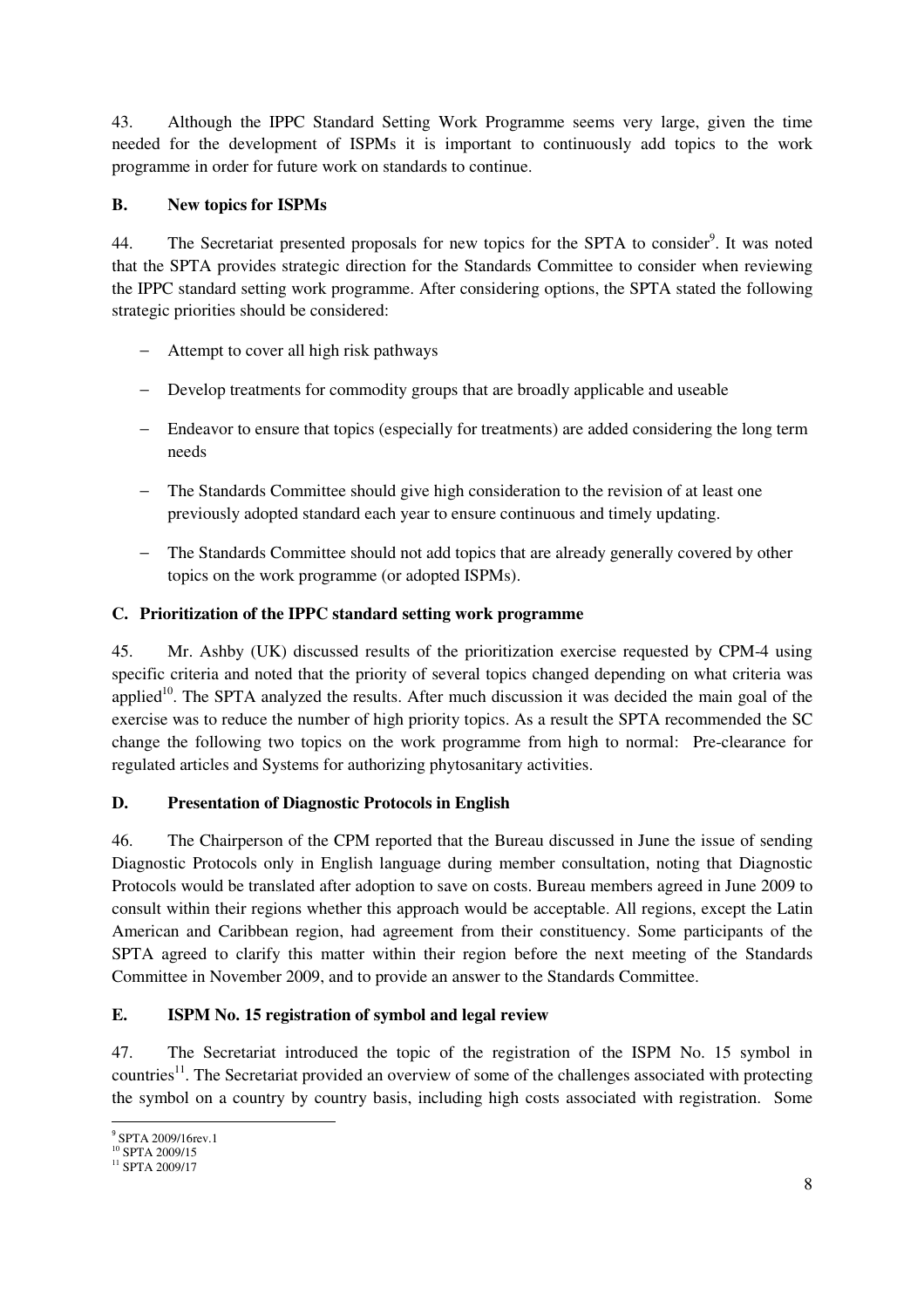countries have included the symbol in their regulations as a means of protecting the symbol at the national level. The Secretariat noted that efforts have been underway to hire a legal consultant to develop alternate strategies and options to registering the ISPM No. 15 symbol and that one member country has offered to help identify a consultant who will help determine alternate options to the existing registration process of the ISPM No. 15 symbol.

# **F. Other activities**

48. The Secretariat informed the SPTA that the FAO Forestry Department is developing a guide for foresters on the use of  $ISPMs<sup>12</sup>$ . The document, "Guide to the implementation of good forest health practices in support of international standards for phytosanitary measures (ISPMs)" is being developed in cooperation with phytosanitary experts. The Secretariat will endeavor to update the CPM, the Standards Committee, the SPTA and other relevant bodies on the ongoing progress in the development of this guide and members will be invited to provide comments to the FAO Forestry department during the consultation phase.

# **IX. Information Management**

# **A. New IPPC Website**

49. The Secretariat introduced the new website that is nearing finalization. The SPTA was informed that the website will undergo further testing, and that new content and functionality was being added at the same time. The Secretariat noted that the existing IPP has had several problems related to accessibility and stability and that the new website would be faster and simpler to access and use. It was also noted that the new website would integrate information across different languages more efficiently. The SPTA expressed its concern that the website be made available in a timely manner but noted the improved functionality. The Secretariat noted its intention to release the website well before the end of 2009. The SPTA noted the likely need to provide updated training to IPP editors to support and operate the new website.

# **B. Electronic Phytosanitary Certification**

50. The Secretariat discussed the issue of electronic phytosanitary certification. The SPTA was informed that the Secretariat attended a meeting on electronic certification in Ottawa, Canada in May, 2009. It was noted that electronic certification refers only to the issuance of phytosanitary certificates through electronic means, and does not include other aspects of certification in general (e.g. electronic transmittal of field data, general phytosanitary information management, etc.).

51. Maintaining security and confidentiality of electronic information is a major priority. It was also noted that electronic certificates are less flexible in terms of the information that can be transmitted, compared to traditional paper certificates. There is substantial work that is necessary before all standardized and agreed protocols could be utilized on a global scale. In addition, there is no intention, nor possibility, that the current paper phytosanitary system will be replaced in the foreseeable future.

 $\overline{\phantom{0}}$ <sup>12</sup> SPTA 2009/23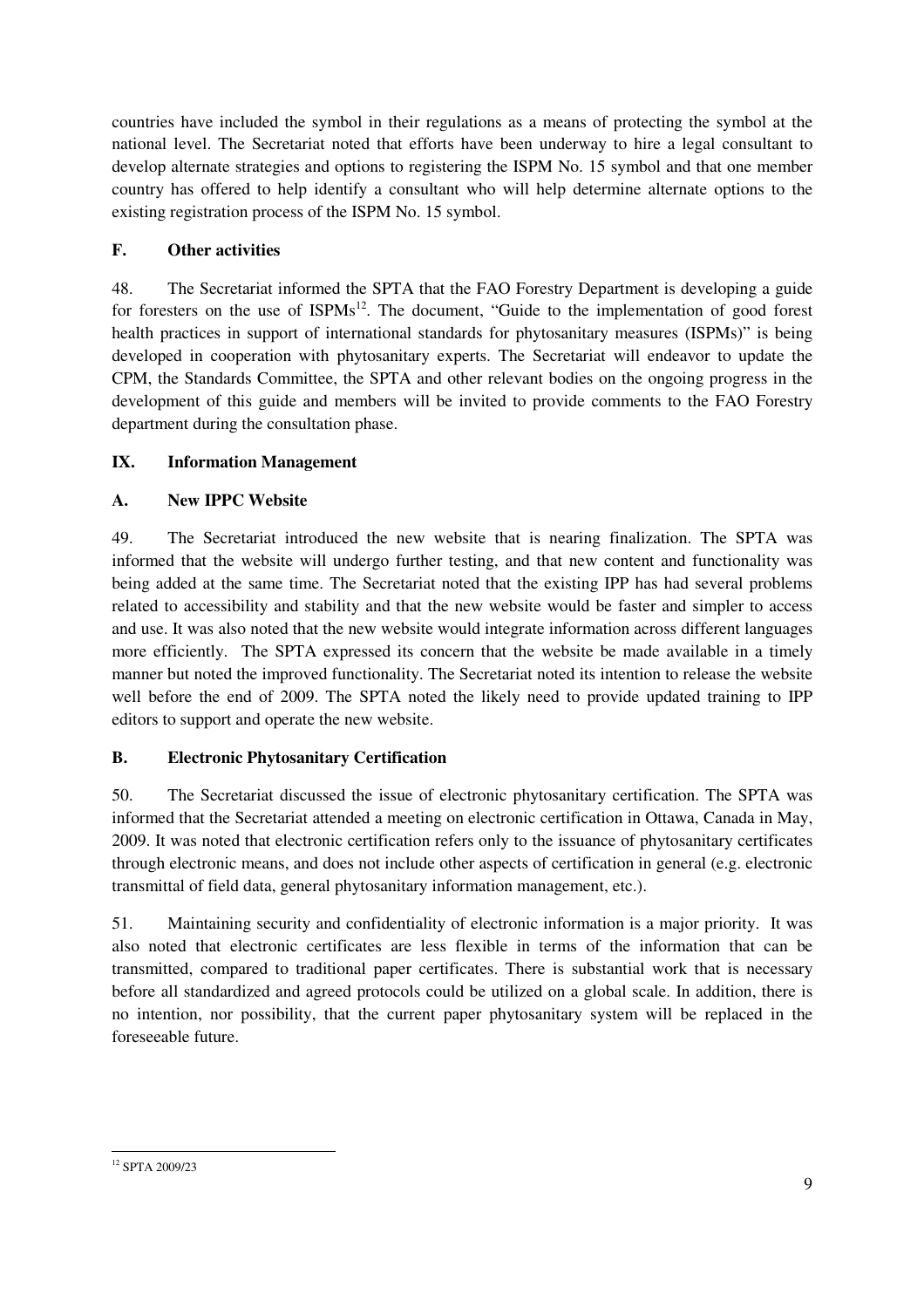# **C. EPPO Survey on Pest Reporting**

52. Mr. Ashby (UK) introduced the topic of the EPPO survey on pest reporting. He informed the SPTA that EPPO conducted a survey of its members to assess whether they were reporting pests, how they were reporting, and reasons why they were reporting or not. He informed the SPTA that the results indicate that many countries are not using the IPP for pest reporting, while some countries prefer to use EPPO as their regional organization for pest reporting.

53. He indicated that suggestions for improving pest reporting included creating templates and providing training on the IPP. It was suggested that this topic could be addressed by the Technical Consultation among RPPOs with the possibility of an enhanced role for RPPOs in the global pest reporting system and that the TC could raise the issue in the CPM. It was also suggested that other organizations (e.g. OIE) with experience in reporting could provide useful guidance on pest reporting.

54. The Secretariat noted that the improved website should allow countries to more easily undertake pest reporting and there will be an on-line training module that should facilitate this process.

55. The Secretariat noted that discussions are ongoing with RPPOs with regard to pest reporting through RPPOs on behalf of countries. With the release of the new IPP, the Secretariat will be in a position to activate this system but indications are there could be some delay due to necessary technology adjustments needed by the reporting RPPOs.

# **X. Capacity Building Strategy**

# **A. Revised Capacity Building Strategy and Operational Plan**

56. The Secretariat introduced the revised capacity building strategy and operational plan<sup>13</sup>. Mr. Roberts (AU) noted that comments provided after CPM-4 were incorporated into the appendixes of the paper for CPM-4 (CPM 2009/13/Rev.1). The SPTA noted the revised document. The Secretariat discussed plans and objectives for a December workshop aimed at developing annual operational plans based on the already adopted CPM Capacity Building strategy. The Secretariat also discussed its proposal to train the Secretariat staff in monitoring and evaluating Capacity Building activities consistent with the new FAO approach related to results based management. The finalized capacity building strategy, updated operational plan and detailed implementation plans will be submitted to CPM-5 for its consideration.

## **B. Virtual Working Group on Advocacy and Communications**

57. At its meeting in June, the Bureau suggested the formation of a virtual Working Group on Advocacy and Communications. The Secretariat informed the SPTA that potential participants for the working group have been identified and that the Secretariat will work on establishing the virtual working group as soon as possible.

## **XI. Other Business**

58. The Chairperson of the CPM introduced the issue of the role and future of the SPTA, taking into consideration that the Bureau has been expanded to include all FAO regions. The participants agreed that the SPTA provided valuable input and ideas, and that the SPTA should continue to meet

<sup>13</sup> SPTA 2009/21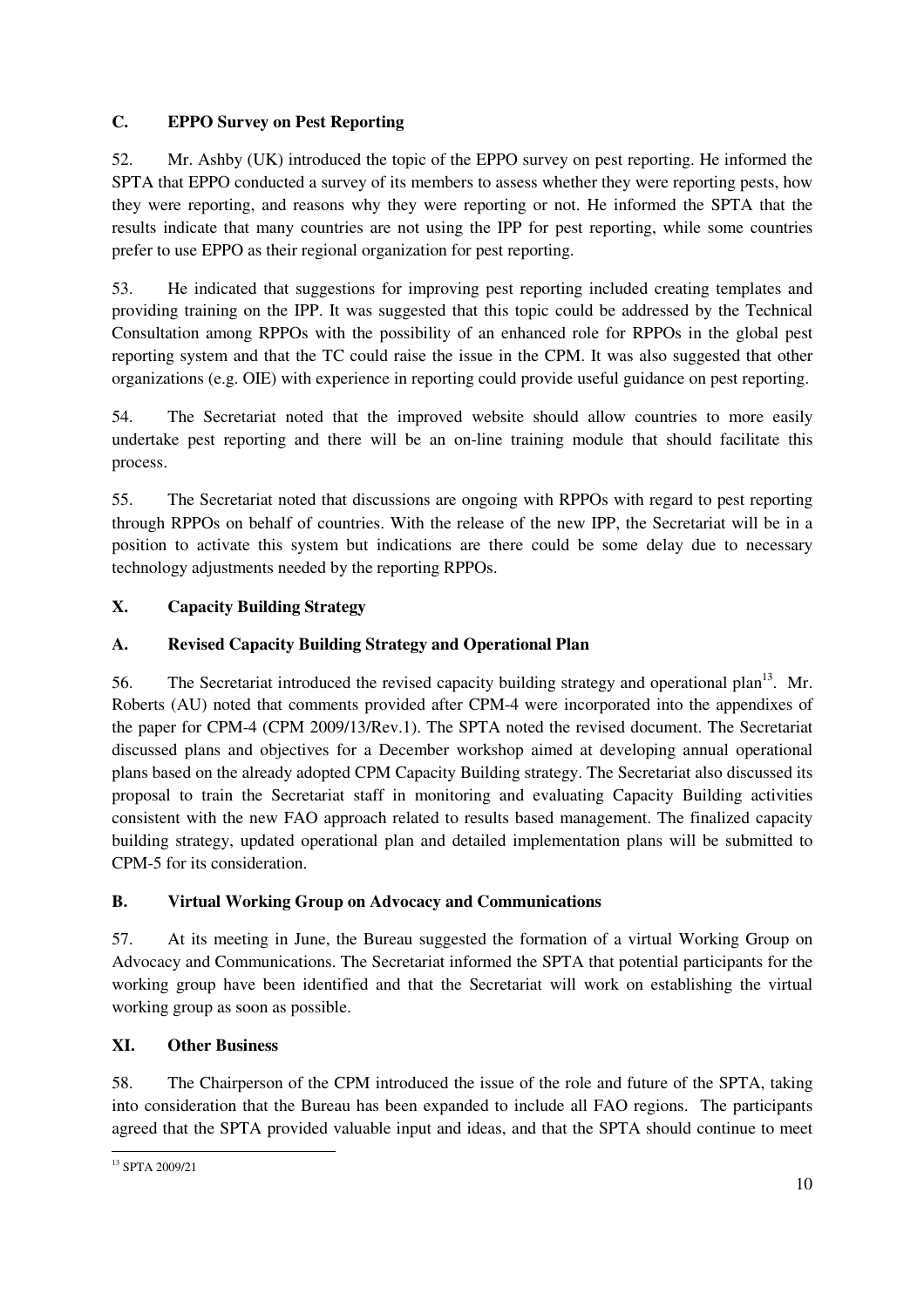as an open-ended group. It was suggested that increased representation from developing countries could be useful to ensure better balance and the Secretariat was asked to consider how this might be achieved. The SPTA stressed that it is especially important that documents are prepared and distributed in a timely manner in order to ensure that participants are able to adequately prepare for the meeting. Participants stated that the SPTA should spend more time discussing more strategic issues, [for example the IPPC to be part the global agenda] and leave administrative matters to the Bureau. Participants also agreed to send ideas for strategic directions in the near future to the Secretary to ensure continuity for when the new Secretary arrives.

59. The SPTA agreed it would also be useful to develop indicators to measure the performance of IPPC activities.

60. The SPTA discussed the potential development of Technical Manuals<sup>14</sup>. The Secretariat noted that the need for technical guidance has come from many sources such as requests for new topics for standards, support of adopted ISPMs and member comments on draft ISPMs. It was noted that the process for developing a technical manual could be considerably more flexible than that for ISPMs and at the same time provide useful guidance to countries on how to conduct certain phytosanitary activities.

61. The SPTA discussed various options for how such manuals could be developed within or outside of the IPPC. This included whether such manuals should be approved by the CPM in some way, if the manuals should be considered similar to explanatory documents for ISPMs, or if the technical manuals should be developed outside of the IPPC altogether (e.g. by FAO or another external body) with the IPPC and its technical bodies serving a liaison role. It was noted that the IPPC could solicit external bodies and extra budgetary funding to develop such manuals. It was noted that there are manuals already published within FAO and generated in capacity building projects that could be updated.

62. It was suggested that the documents could be referred to as "technical reference manuals" to prevent confusion with guidance provided by ISPMs. The SPTA considered that technical reference manuals for certain types of very technical topics are necessary. The SPTA noted that the Secretariat can investigate options for how these manuals can be developed within FAO and report back to the CPM.

# **XII. Next meeting of the SPTA**

63. The next meeting of the SPTA will be 5 – 8 October 2010.

<sup>&</sup>lt;sup>14</sup> SPTA 2009/25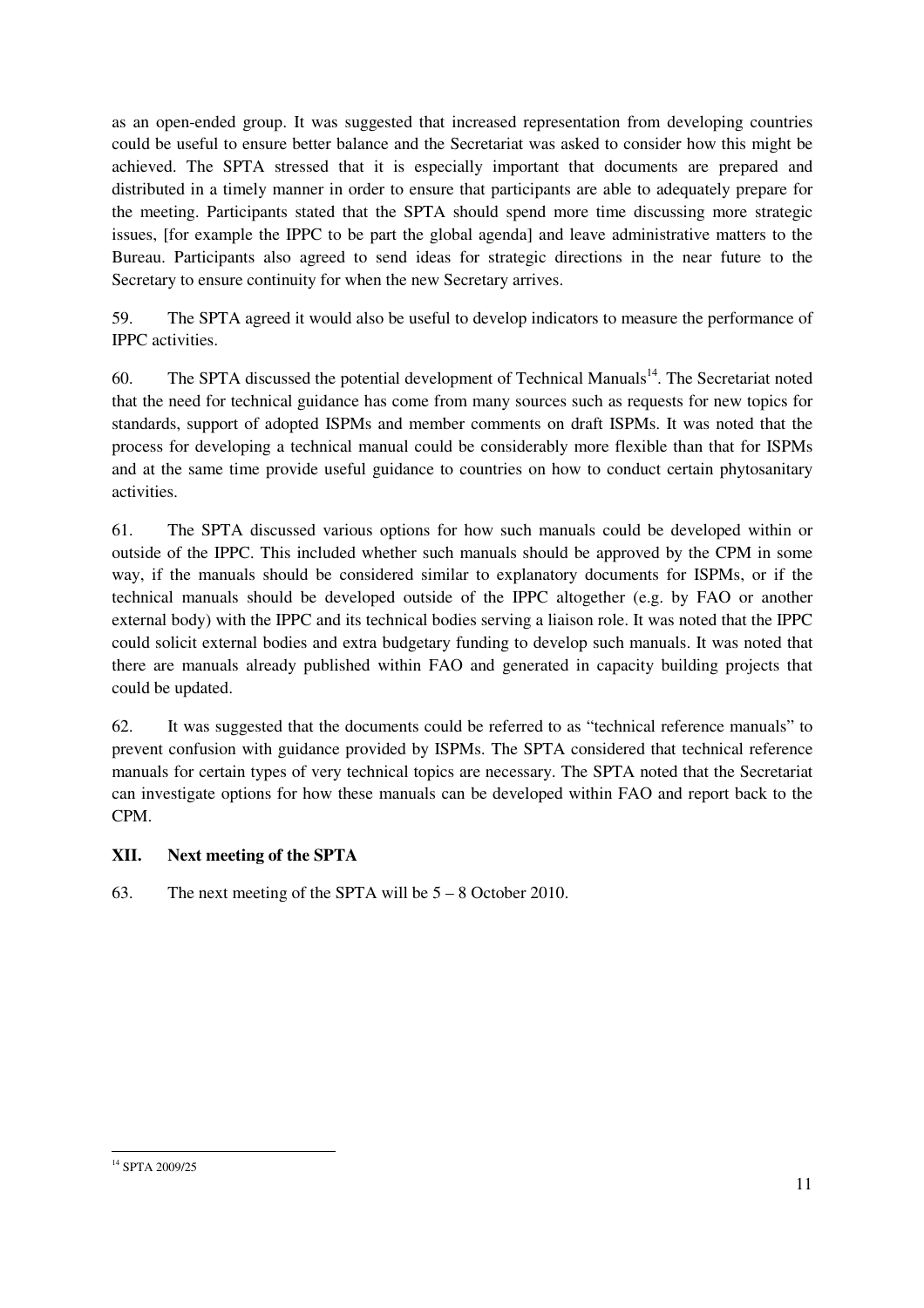#### **CPM Recommendations—New Paragraph to Clarify their Use**

CPM Recommendations are decisions and agreements made by CPM, according to existing procedures noted by CPM-4 (see 2009, CPM Report, section 13.9.4.3), and are intended to promote or achieve the objectives of the Convention.

These decisions and agreements may consist of directions, guidance, or calls to action to the contracting parties and/or Secretariat on matters that may not be appropriately or effectively expressed as an ISPM (which offers a standard operating procedure on which to base a phytosanitary measure(s)).

The CPM process for developing and adopting recommendations is much more flexible than the process for adopting ISPMs. This allows the CPM the possibility to consider the appropriate format for a given decision or agreement once the subject has been sufficiently analyzed and developed

CPM recommendations do not prescribe specific requirements to contracting parties regarding the establishment of phytosanitary measures.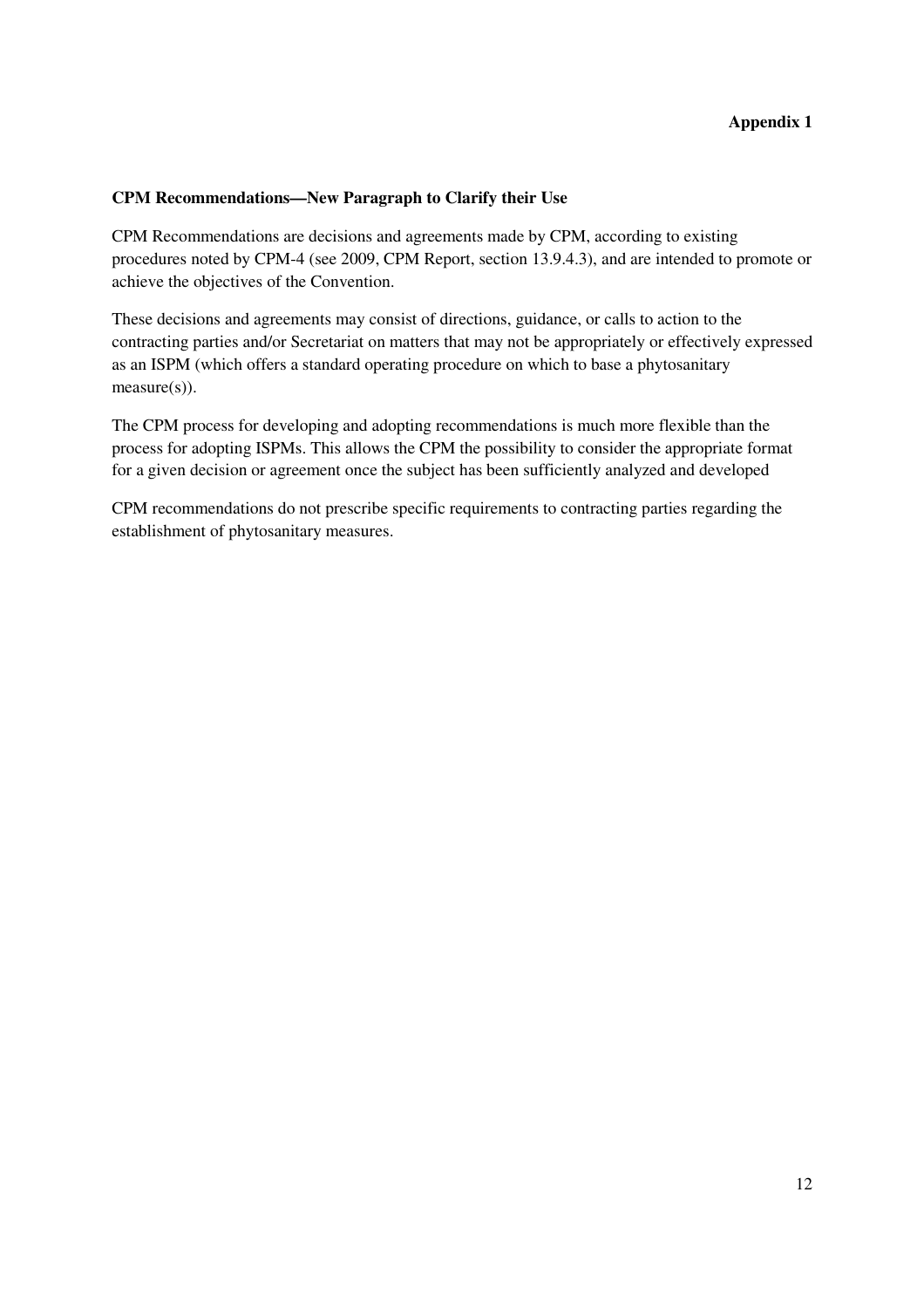#### **Appendix 2**

# **11th Meeting of the CPM SPTA – Rome, Italy, 6-9 October, 2009**

#### **Participant role Name, mailing, address, Email address Membership Elected Elected 2 Year term expires**  Member: CPM Chair **Ms. Reinouw BAST-TJEERDE**  Manager, International Plant Protection Issues Canadian Food Inspection Agency 1400 Merivale Ottawa, ON, K1A 0Y9 **CANADA**  Tel: +1 613 773 6091 Fax: +1 613 773 6088 reinouw.basttjeerde@inspecti on.gc.ca CPM-3 (2008) 2010 Member: CPM Vice Chair **Mr. Mohammad KATBEH BADER** Head of Phytosanitary Division Ministry of Agriculture P.O. Box 11732 Area code 662 Amman **JORDAN**  Office +962 6 568 6151 Mobile +962 795 895691 Fax: +962 6 568 6310 katbehbader@mo a.gov.jo CPM-3 (2008) 2010 Member: CPM Vice Chair **Mr. Chagema KEDERA**  Managing Director Kenya Plant Health Inspectorate Service (KEPHIS) Oloolua Ridge, Karen **KENYA**  Phone: +254 020 3536171/2 Fax: +254 020 882265/3536175 director@kephis. org CPM-3 (2008) 2010 Member: Bureau **Mr. Stephen ASHBY**  Deputy Head, Plant Health Policy Team, Policy Programme Food and Environment Research Agency Sand Hutton, York Y041 1LZ **UNITED KINGDOM**  Phone: +44 1 904 465633 steve.ashby@fer a.gsi.gov.uk CPM-3 (2008) 2010

#### **PARTICIPANTS LIST**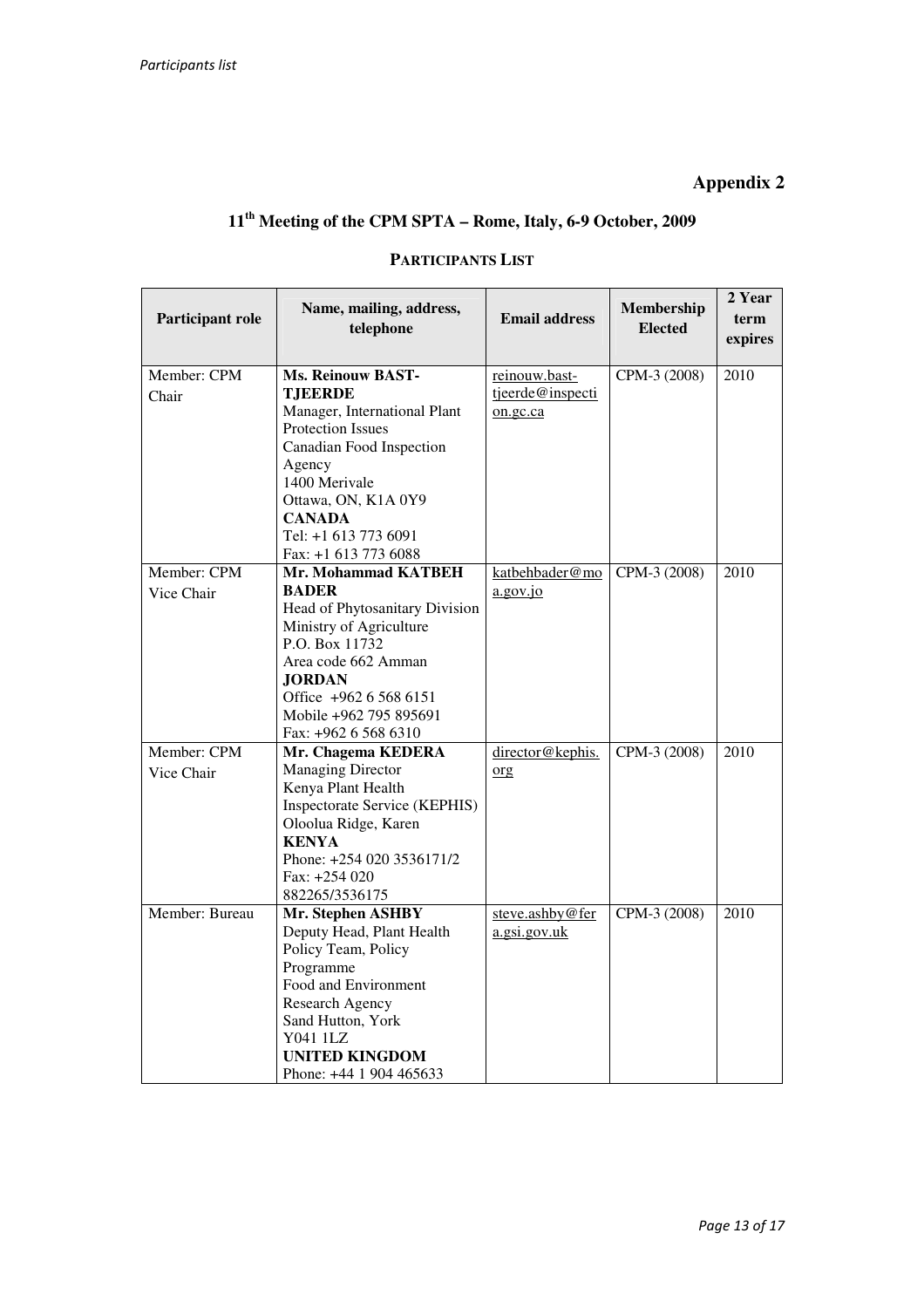| Participant role  | Name, mailing, address,<br>telephone                                                                                                                                                                                                                                                                 | <b>Email address</b>                                   | Membership<br><b>Elected</b> | 2 Year<br>term<br>expires |
|-------------------|------------------------------------------------------------------------------------------------------------------------------------------------------------------------------------------------------------------------------------------------------------------------------------------------------|--------------------------------------------------------|------------------------------|---------------------------|
| Member: Bureau    | <b>Mr. Francisco GUTIERREZ</b><br>Director of Plant Health<br><b>Plant Health Department</b><br><b>Belize Agricultural Health</b><br>Authority<br>Central Farm, Cayo District<br><b>BELIZE</b><br>Tel: +501 824-4899<br>Fax: +501 824-3773                                                           | frankpest@yaho<br>o.com;<br>cpmbureaulac@g<br>mail.com | CPM-3 (2008)                 | 2010                      |
| Member: Bureau    | <b>Mr. Bill ROBERTS</b><br>Principal Scientist<br><b>Biosecurity Australia</b><br>Department of Agriculture<br>Fisheries & Forestry<br>GPO Box 858 Canberra ACT<br><b>AUSTRALIA</b><br>Phone: $+61262724047$<br>Fax: $+ 61 2 6272 5245$                                                              | bill.roberts@bios<br>ecurity.gov.au                    | CPM-3 (2008)                 | 2010                      |
| Member: Bureau    | <b>Mr. Arifin TASRIF</b><br>Surabaya Agriculture<br>Quarantine Service<br>Jalan Raya Bandara Juanda<br>Surabaya, East Java,<br><b>INDONESIA</b><br>Tel: +6231 8673997<br>Fax: +6231 8673996                                                                                                          | arifintasrif@yaho<br>$0.$ co.uk                        | CPM-3 (2008)                 | 2010                      |
| <b>SC</b> Chair   | Mr. Odilson RIBEIRO E<br><b>SILVA</b><br><b>SDA Deputy Secretary</b><br>Secretariat of Animal and Plant<br><b>Health Inspection</b><br>Esplanada dos Ministerios,<br>Bloco D, Anexo B, Sala 406<br>Brasilia DF 70043-900<br><b>BRAZIL</b><br>Tel: (+55) 61 3218 2615/2172<br>Fax: (+55) 61 3224 3995 | odilson.silva@ag<br>ricultura.gov.br                   | CPM-4 (2009)                 | 2012                      |
| <b>SBDS</b> Chair | Mr. John HEDLEY<br>Principal Adviser<br><b>International Coordination</b><br><b>Biosecurity New Zealand</b><br>Ministry of Agriculture and<br>Forestry<br>P.O. Box 2526<br>Wellington<br><b>NEW ZEALAND</b><br>Tel: (+64) 4 894 0428<br>Fax: (+64) 4 894 0733                                        | john.hedley@ma<br>f.govt.nz                            | CPM-4 (2009)                 | 2012                      |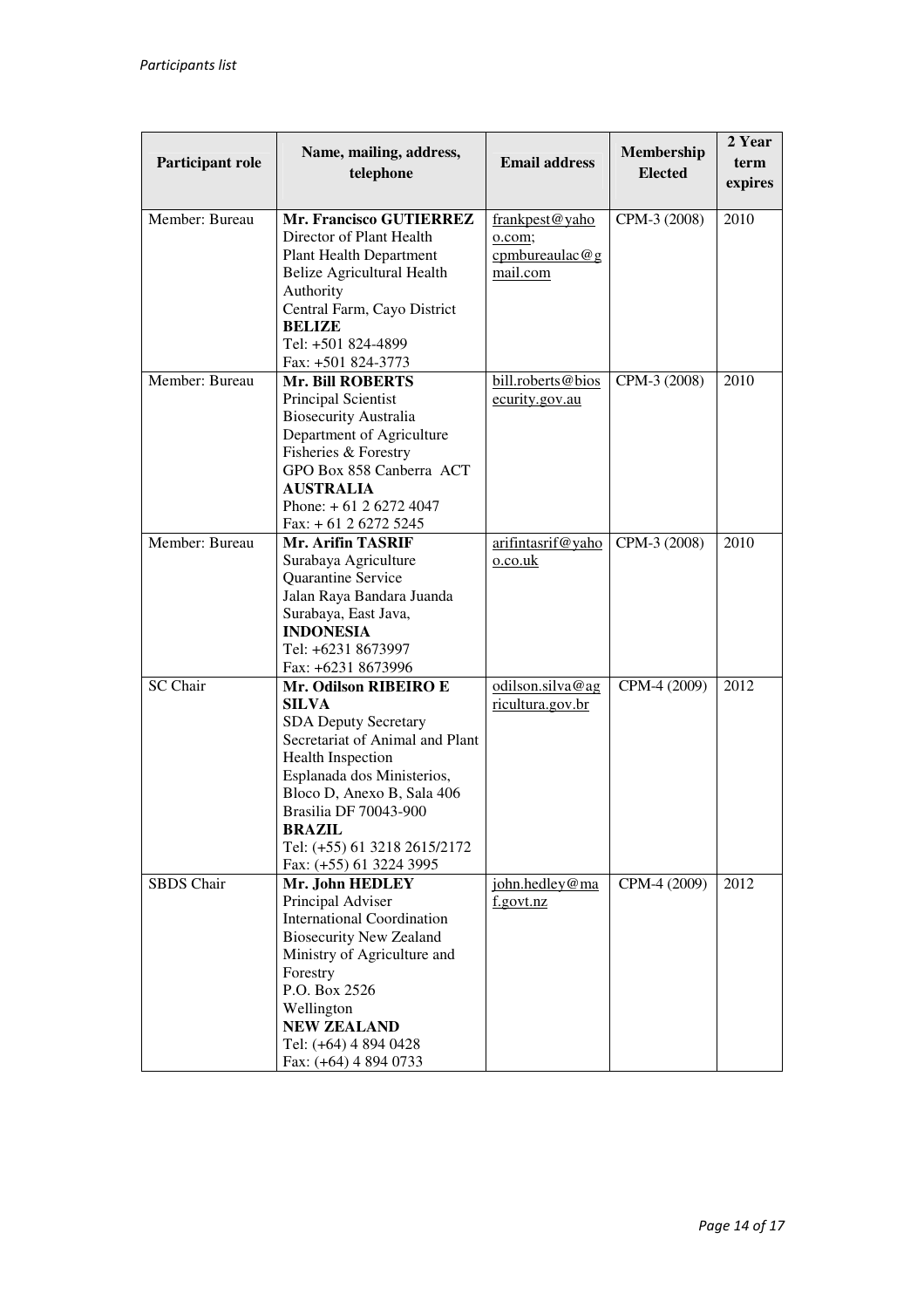| Participant role        | Name, mailing, address,<br>telephone                                                                                                                                                                                                                           | <b>Email address</b>                                                | Membership<br><b>Elected</b> | 2 Year<br>term<br>expires |
|-------------------------|----------------------------------------------------------------------------------------------------------------------------------------------------------------------------------------------------------------------------------------------------------------|---------------------------------------------------------------------|------------------------------|---------------------------|
| Argentina               | Mr. Diego QUIROGA<br>National Director of the Plant<br>Protection<br>Av. Paseo Colón 315 4 <sup>th</sup> floor<br>CP 9063                                                                                                                                      | dnpv@senasa.go<br>v.ar;<br>dquiroga@senas<br>a.gov.ar               |                              |                           |
|                         | <b>SENASA – ARGENTINA</b><br>Tel: +54 11 4121 5495 / 5976                                                                                                                                                                                                      |                                                                     |                              |                           |
| Bosnia &<br>Herzegovina | Ms. Sladjana KRESTALICA<br><b>Expert Associate of</b><br>Administration of Bosnia and<br>Herzegovina for Plant Health<br>Protection<br>Radiceva 8, Sarajevo 71000,                                                                                             | upravabihzzb@bi<br>h.net.ba;<br>sladjana.krestalic<br>a@uzzb.gov.ba |                              |                           |
|                         | <b>BOSNIA &amp;</b><br><b>HERZEGOVINA</b><br>Tel:+38733212387<br>Fax: :+38733217032                                                                                                                                                                            |                                                                     |                              |                           |
| Bosnia &<br>Herzegovina | Mr. Milad ZEKOVIC<br>Director<br>Administration of Bosnia and<br>Herzegovina for Plant Health<br>Protection,                                                                                                                                                   | upravabihzzb@bi<br>h.net.ba;<br>milad.zekovic@u<br>zzb.gov.ba       |                              |                           |
|                         | Radiceva 8, Sarajevo 71000,<br><b>BOSNIA &amp;</b><br><b>HERZEGOVINA</b><br>Tel: +38733212387<br>Fax: :+38733217032                                                                                                                                            |                                                                     |                              |                           |
| Canada                  | Mr. Greg STUBBINGS<br>Director & Chief Plant Health<br>Officer for Canada<br>Canadian Food Inspection<br>Agency<br>59 Camelot drive<br>Ottawa, Onatrio KIA OYA<br>CANADA<br>Tel: +1 613 221 4316<br>Fax: +1 613 228 6606                                       | gstubbings@insp<br>ection.gc.ca                                     |                              |                           |
| Japan                   | Mr. Hisashi SAKATA<br>Deputy Director<br><b>Plant Protection Division</b><br><b>Consumer Affairs Bureau</b><br>Ministry of Agriculture,<br>Forestry and Fisheries<br>The Government of Japan<br><b>JAPAN</b><br>Phone: +81 3 3502 2291<br>Fax: +81 3 3507 4232 | hisashi sakata2<br>@nm.maff.go.jp                                   |                              |                           |
| Netherlands             | Mr. Corné VAN ALPHEN<br>Ministry of Agriculture,<br>Nature and Food Quality<br>Department of Agriculture<br><b>NETHERLANDS</b><br>Tel: (+31) 0 70-3785552<br>Fax: (+31) 0 70-3786156                                                                           | c.a.m.van.alphen<br>@minlnv.nl                                      |                              |                           |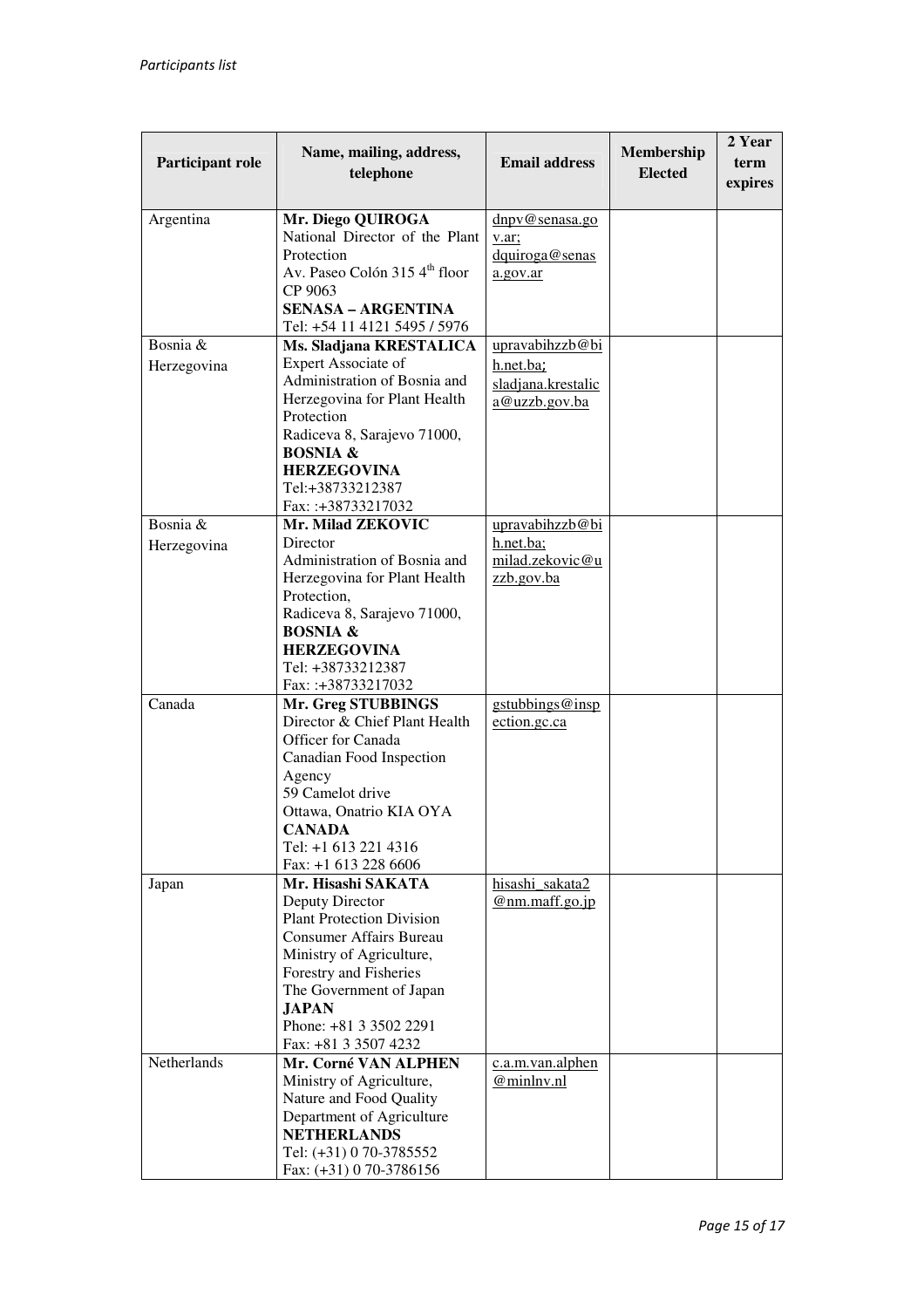| Participant role       | Name, mailing, address,                                          | <b>Email address</b> | Membership<br><b>Elected</b> | 2 Year<br>term |
|------------------------|------------------------------------------------------------------|----------------------|------------------------------|----------------|
|                        | telephone                                                        |                      |                              | expires        |
|                        |                                                                  |                      |                              |                |
| Republic of Korea      | Ms. Kyu-Ock YIM                                                  | koyim@korea.kr       |                              |                |
|                        | <b>International Quarantine</b>                                  |                      |                              |                |
|                        | Cooperation DTV                                                  |                      |                              |                |
|                        | National Plant Quarantine                                        |                      |                              |                |
|                        | <b>Service MIFFAF</b>                                            |                      |                              |                |
|                        | <b>REPUBLIC of KOREA</b>                                         |                      |                              |                |
|                        | Tel: +82 31 420 7665                                             |                      |                              |                |
|                        | Fax: +82 31 420 7605                                             |                      |                              |                |
| Sweden                 | Ms. Marianne SJOBLOM                                             | marianne.sjoblo      |                              |                |
|                        | Ministry of Agriculture                                          | m@agriculture.m      |                              |                |
|                        | Fredsgatan 8                                                     | inistry.se           |                              |                |
|                        | 10333 Stockholm                                                  |                      |                              |                |
|                        | <b>SWEDEN</b>                                                    |                      |                              |                |
|                        | Phone: +46 84051121                                              |                      |                              |                |
| <b>USA</b>             | Ms. Rebecca BECH                                                 |                      |                              |                |
|                        | Deputy Administrator                                             |                      |                              |                |
|                        | Plant Protection and<br>Ouarantine                               |                      |                              |                |
|                        | Animal and Plant Health                                          |                      |                              |                |
|                        |                                                                  |                      |                              |                |
|                        | <b>Inspection Service</b><br><b>US Department of Agriculture</b> |                      |                              |                |
|                        | (USDA)                                                           |                      |                              |                |
|                        | Whitten Building                                                 |                      |                              |                |
|                        | 14th Independence Ave. SW                                        |                      |                              |                |
|                        | Washington, DC, 20250                                            |                      |                              |                |
|                        | <b>USA</b>                                                       |                      |                              |                |
|                        | Phone: $+1$ 202 7205601                                          |                      |                              |                |
|                        | Fax: +1 202 6900472                                              |                      |                              |                |
| <b>USA</b>             | Mr. John GREIFER                                                 | john.k.greifer@a     |                              |                |
|                        | <b>Associate Deputy</b>                                          | phis.usda.gov        |                              |                |
|                        | <b>International Services</b>                                    |                      |                              |                |
|                        | Animal and Plant Health                                          |                      |                              |                |
|                        | Service                                                          |                      |                              |                |
|                        | US Department of Agriculture                                     |                      |                              |                |
|                        | 12th Independence                                                |                      |                              |                |
|                        | Washington, DC, 20250                                            |                      |                              |                |
|                        | <b>USA</b>                                                       |                      |                              |                |
|                        | Phone: +1 202 7207677                                            |                      |                              |                |
|                        | Fax: +1 202 6902861                                              |                      |                              |                |
| <b>Resource Person</b> | <b>Mr. Alimov LUTFULLA</b>                                       | kamronbek_78@        |                              |                |
|                        | Head of Government Plant                                         | mail.ru              |                              |                |
|                        | Quarantine Inspection -                                          |                      |                              |                |
|                        | <b>Tashkent Region</b>                                           |                      |                              |                |
|                        | <b>Republic of Uzbekistan</b><br>Tel: +99 898 302 7836           |                      |                              |                |
|                        |                                                                  |                      |                              |                |
|                        | +99 891 292 2645                                                 |                      |                              |                |